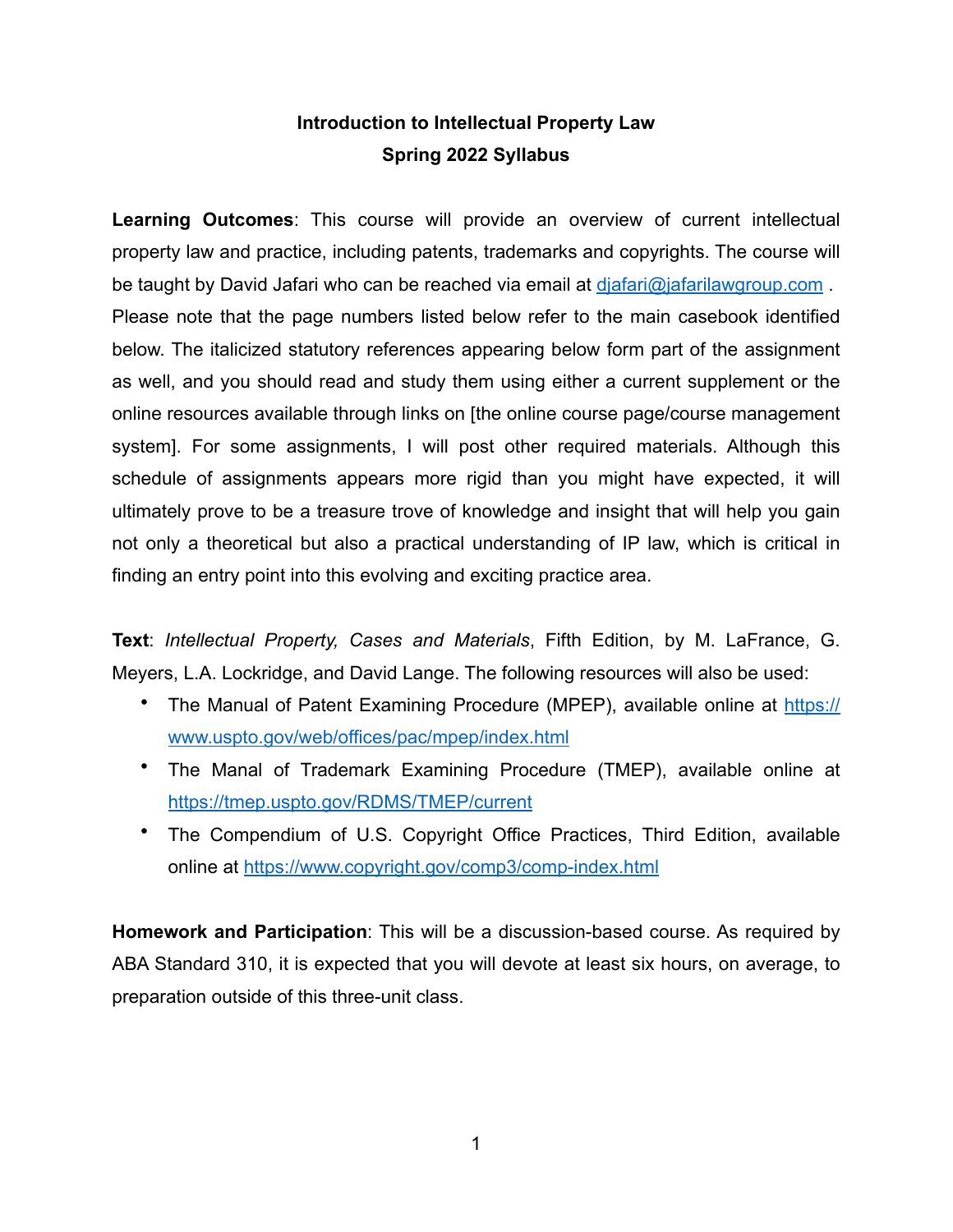**Grading and Final Exam**: Grading for the course will be based on in-class participation (25%), a midterm exam (25%), and a final exam (50%). The final exam will be three hours.

| I. | <b>INTRODUCTION &amp; FOUNDATIONS OF INTELLECTUAL PROPERTY LAW</b>                                                                 | (WEEK 1)   |  |  |  |  |
|----|------------------------------------------------------------------------------------------------------------------------------------|------------|--|--|--|--|
|    | A. The "Toll House Cookie" Story-v.1 versus v.2                                                                                    |            |  |  |  |  |
|    | http://www.women-inventors.com/Ruth-Wakefield.asp                                                                                  |            |  |  |  |  |
|    | http://www.slate.com/articles/life/food/2014/03/<br>who_invented_the_chocolate_chip_cookie_ruth_wakefield_and_no_it_wasn_t_an.html |            |  |  |  |  |
|    | <b>B. A Few Foundations and Distinctions</b>                                                                                       | pp. 3–32   |  |  |  |  |
|    |                                                                                                                                    |            |  |  |  |  |
| П. | <b>TRADEMARK AND UNFAIR COMPETITION LAW</b>                                                                                        |            |  |  |  |  |
|    | A. The Nature & Function of Trademarks                                                                                             |            |  |  |  |  |
|    | 1. Introduction                                                                                                                    | pp. 35-41  |  |  |  |  |
|    | 2. Validity of Marks-Spectrum of Distinctiveness                                                                                   | pp. 41-54  |  |  |  |  |
|    | 3. Descriptive Marks & Secondary Meaning                                                                                           | pp. 55-61  |  |  |  |  |
|    | 15 U.S.C. § 1052                                                                                                                   |            |  |  |  |  |
|    | 4. Surnames                                                                                                                        | pp. 61–66  |  |  |  |  |
|    | 5. Trade Dress                                                                                                                     |            |  |  |  |  |
|    | a. In general                                                                                                                      | pp. 67-70  |  |  |  |  |
|    |                                                                                                                                    | (Week $2)$ |  |  |  |  |
|    | b. Some specific types of trade dress                                                                                              | pp. 71-82  |  |  |  |  |
|    | c. Functionality                                                                                                                   | pp. 82-98  |  |  |  |  |
|    | <b>B. Establishing Trademark Rights</b>                                                                                            |            |  |  |  |  |
|    | 1. Common Law Trademark Use                                                                                                        | pp. 99-117 |  |  |  |  |
|    | 2. Federal Trademark Registration                                                                                                  |            |  |  |  |  |
|    | $\S$ § 1051(a)-(b), 1052(d), 1057(c), 1062(a)–(b), 1063, 1065, 1115(b)                                                             |            |  |  |  |  |
|    |                                                                                                                                    |            |  |  |  |  |
|    | 3. Federal Registrations, cont'd                                                                                                   | pp. 149-54 |  |  |  |  |
|    | §§ 1051(d), 1052, 1053, 1054, 1057(a)–(b), 1072                                                                                    | (Week 3)   |  |  |  |  |
|    | C. Causes of Action                                                                                                                |            |  |  |  |  |
|    | 1. Infringement via Likelihood of Confusion                                                                                        | pp. 155-82 |  |  |  |  |
|    | $\S$ § 1114(1), 1121(a), 1125(a)                                                                                                   |            |  |  |  |  |
|    | 2. Dilution $\hat{\mathbf{S}}$ 1125(c)                                                                                             | pp. 215-23 |  |  |  |  |
|    | 3. Cybersquatting § 1125(d)                                                                                                        | pp. 223-28 |  |  |  |  |
|    | D. Defenses and Limitations-§ 1115                                                                                                 |            |  |  |  |  |
|    | 1. Descriptive Fair Use-§ 1115(b)(4)                                                                                               | pp. 229-38 |  |  |  |  |
|    |                                                                                                                                    | (Week 4)   |  |  |  |  |
|    |                                                                                                                                    |            |  |  |  |  |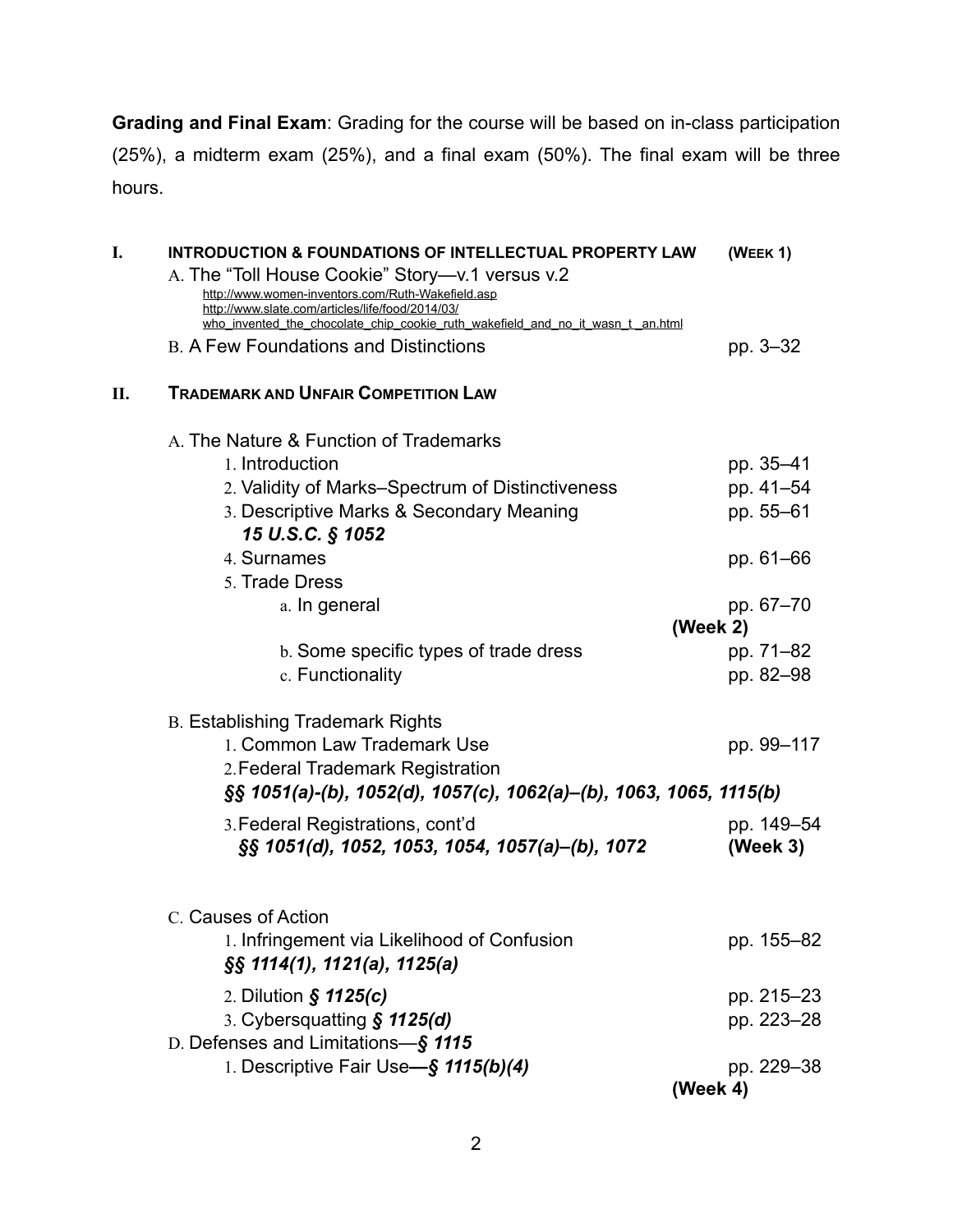|     | 2. Nominative Fair Use<br>3. Abandonment- $\S$ 1115(b)(2); definition in $\S$ 1127<br>4. Comparative Advertising<br>5. Used or Reconditioned Goods/First Sale<br>6. First Amendment / Freedom of Speech<br>7. Functionality-§ 1115(b)(8) |          | pp. 238 - 48<br>pp. 248-62<br>[see II.A.5.c. above] |
|-----|------------------------------------------------------------------------------------------------------------------------------------------------------------------------------------------------------------------------------------------|----------|-----------------------------------------------------|
| Ш.  | E. Secondary Liability & Remedies<br>1. Secondary Liability<br>2. Remedies-§§ 1116(a) & 1117<br><b>RIGHT OF PUBLICITY AND FALSE ENDORSEMENT</b>                                                                                          |          | pp. 263-80<br>pp. 281-84                            |
|     | A. Nature and Scope— Rest. (3d) of Unfair Comp. §§ 46-49<br><b>B.</b> Limitations                                                                                                                                                        | (Week 5) | pp. 287-303<br>pp. 303-17                           |
| IV. | <b>TRADE SECRETS AND IDEA PROTECTION</b>                                                                                                                                                                                                 |          |                                                     |
|     | A. Trade Secrets (Statutory reading-Uniform Trade Secrets Act) pp. 321-42<br>1. Introduction<br>2. Protectable Subject Matter & Requirements<br>3. Ownership<br>4. Misappropriation & Defenses<br>5. Remedies                            | (Week 6) | pp. 343-55                                          |
|     | <b>B. Non-Competition Agreements</b>                                                                                                                                                                                                     |          | pp. 355-65                                          |
|     | C. Idea Protection<br>1. Misappropriation<br>2. Contracts<br>3. Unjust Enrichment (or Quasi-Contract)                                                                                                                                    |          | pp. 367-91                                          |
| V.  | <b>PATENT LAW</b>                                                                                                                                                                                                                        |          |                                                     |
|     | A. Patent Protection for Inventions<br>1. Introduction-28 U.S.C. §§ 1295 & 1338<br>2. Patentable Subject Matter-35 U.S.C. §§ 100, 101, 161 & 171<br>a. Utility Patents<br>Products<br>pp. 395 - 412 (inc. n.1)<br>i.                     |          |                                                     |
|     |                                                                                                                                                                                                                                          |          |                                                     |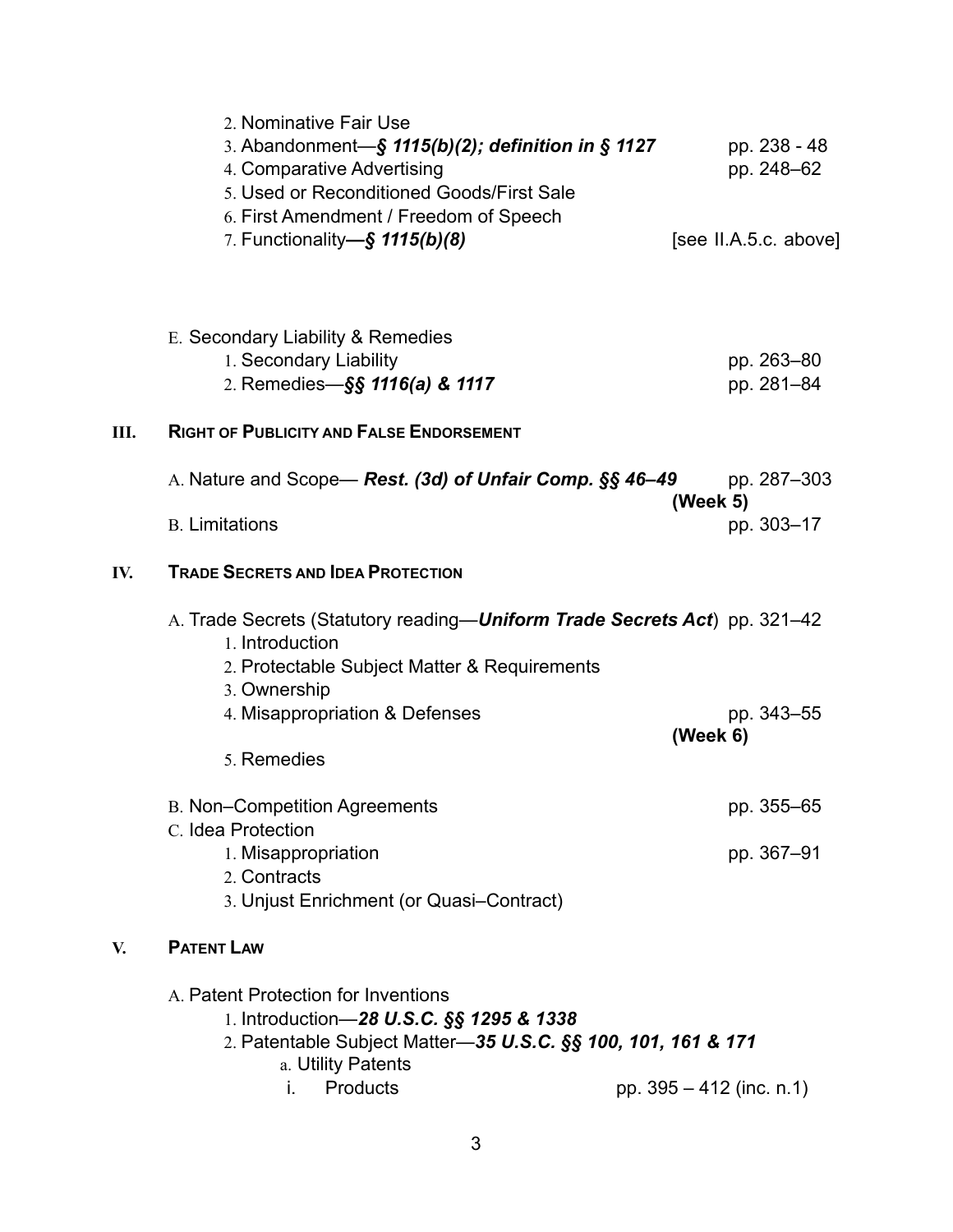| ii.<br><b>Processes</b>                                                                                                                                                                                                                                                                                                                                                                                                                          | pp. 436-41 (inc. n.3)        |  |
|--------------------------------------------------------------------------------------------------------------------------------------------------------------------------------------------------------------------------------------------------------------------------------------------------------------------------------------------------------------------------------------------------------------------------------------------------|------------------------------|--|
| <b>Utility Requirement</b><br>iii.<br>b. Design Patents                                                                                                                                                                                                                                                                                                                                                                                          | pp. 444-50 (7)<br>pp. 453–62 |  |
| 3. Novelty Requirement-S 102 (both pre- and post-AIA)                                                                                                                                                                                                                                                                                                                                                                                            | (Week 7)                     |  |
| a. Overview and Basic Structure                                                                                                                                                                                                                                                                                                                                                                                                                  | pp. 465-472                  |  |
| b. Section 102 Public Prior Art                                                                                                                                                                                                                                                                                                                                                                                                                  | pp. 472-82                   |  |
| i. "Known or Used" or in "Public Use"                                                                                                                                                                                                                                                                                                                                                                                                            |                              |  |
| ii. "Described in a Printed Publication"                                                                                                                                                                                                                                                                                                                                                                                                         | pp. 482-501                  |  |
| iii. "On Sale"                                                                                                                                                                                                                                                                                                                                                                                                                                   |                              |  |
| iv. Patented                                                                                                                                                                                                                                                                                                                                                                                                                                     |                              |  |
| c. First to File-post-AIA $\S$ 102                                                                                                                                                                                                                                                                                                                                                                                                               | pp. 501-03                   |  |
| d. Other Obstacles and Issues in $\S$ 102-pre-AIA $\S$ 102(e)-(f)                                                                                                                                                                                                                                                                                                                                                                                | (Week 8)                     |  |
| e. Novelty of Design Patents                                                                                                                                                                                                                                                                                                                                                                                                                     | brief class disc'n           |  |
| 4. Nonobviousness Requirement-§ 103                                                                                                                                                                                                                                                                                                                                                                                                              | pp. 520-46                   |  |
| 5. The Written Specification § 112                                                                                                                                                                                                                                                                                                                                                                                                               | pp. 548-54                   |  |
| B. Inventorship, Ownership and Prosecution<br>Inventorship and Ownership pp. 555-700<br>1.<br>Nature of Inventorship - § 116<br>a.<br>Rights of Joint Owners - §§ 261-62<br>$\mathbf{b}$ .<br><b>Invention by Employees</b><br>$\mathbf{c}$ .<br>Processes for Obtaining a Patent pp. 577-88<br>2.<br>Patent Term - § 154(a)<br>3.<br>C. Patent Infringement<br>Literal Infringement $\S 27(a) - (c)$<br>1.<br>Infringement by Equivalents<br>2. | pp. 589-609                  |  |
| <b>Infringing Activities</b><br>3.                                                                                                                                                                                                                                                                                                                                                                                                               | pp.621-35                    |  |
| a. Direct Infringement                                                                                                                                                                                                                                                                                                                                                                                                                           |                              |  |
| Contributing or Inducing Infringement § 271(b)-(c)<br>b.                                                                                                                                                                                                                                                                                                                                                                                         |                              |  |
| Cross-Border Infringement § 271(f)-(g)<br>C <sub>1</sub>                                                                                                                                                                                                                                                                                                                                                                                         | pp. 637, 645-48              |  |
| Infringement of Design Patents<br>4.                                                                                                                                                                                                                                                                                                                                                                                                             | brief class discussion       |  |
| D. Defenses & Remedies                                                                                                                                                                                                                                                                                                                                                                                                                           |                              |  |
| Defenses<br>$\mathbf{1}$ .                                                                                                                                                                                                                                                                                                                                                                                                                       |                              |  |
| Invalidity $\S$ 282(a)-(b)<br>a.                                                                                                                                                                                                                                                                                                                                                                                                                 | pp. 658-60                   |  |
| Exhaustion<br>$\mathbf{b}$ .                                                                                                                                                                                                                                                                                                                                                                                                                     | pp. 660-69                   |  |
| Good Faith Prior Use § 273<br>$c_{\cdot}$                                                                                                                                                                                                                                                                                                                                                                                                        | pp. 679-82                   |  |
| <b>Estoppel and Laches</b><br>d.                                                                                                                                                                                                                                                                                                                                                                                                                 |                              |  |
| Infringement Adjudication 28 U.S.C. § 1400(b)<br>2.                                                                                                                                                                                                                                                                                                                                                                                              | pp. 684-87                   |  |
| Remedies<br>3.                                                                                                                                                                                                                                                                                                                                                                                                                                   |                              |  |
| Injunctions - $\S$ 283<br>a.                                                                                                                                                                                                                                                                                                                                                                                                                     | pp. 692-97                   |  |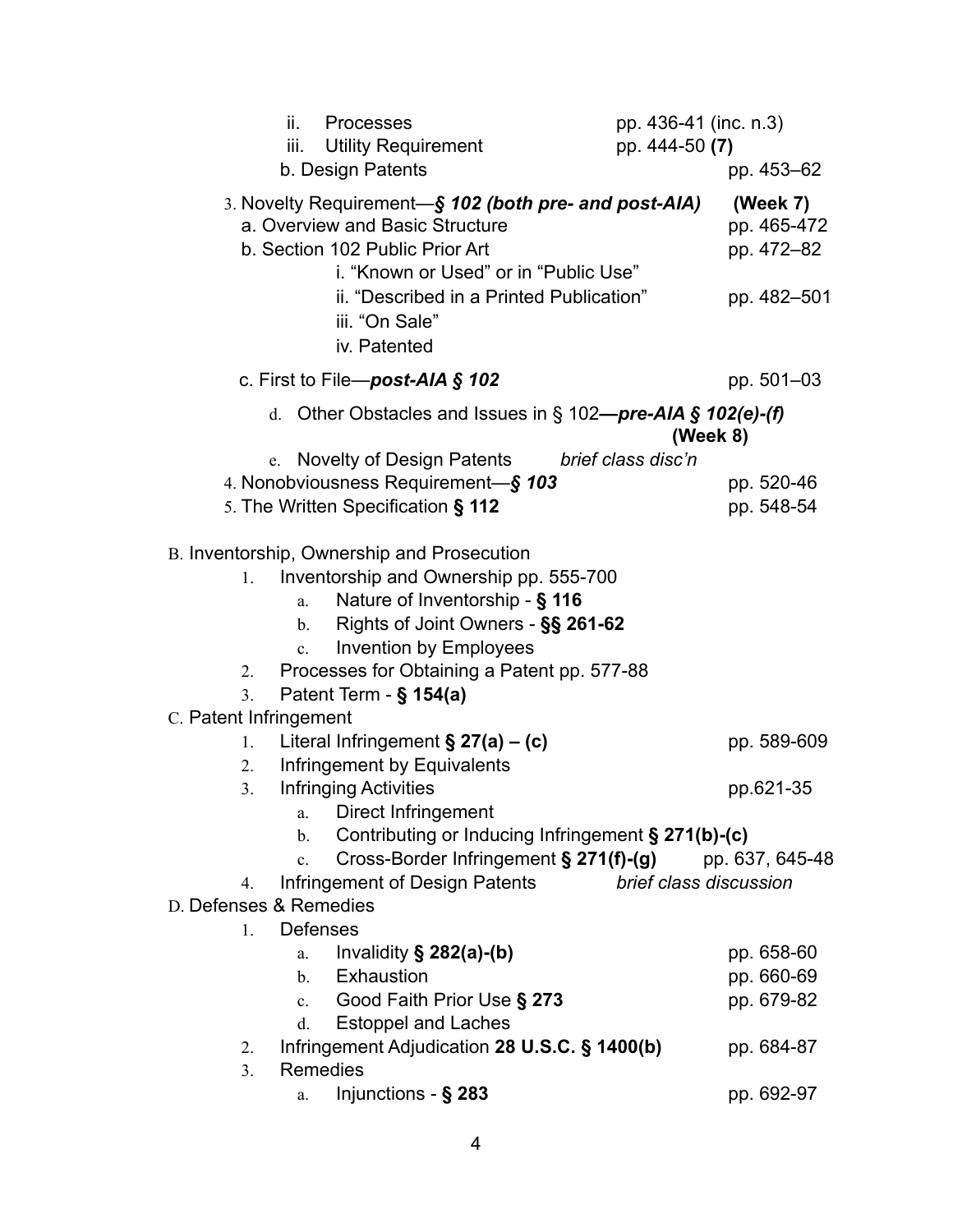|     |             | Monetary Relief - §§ 284-86 & 287(a)<br>$\mathbf b$ .                                                                                 | pp. 705-09                            |
|-----|-------------|---------------------------------------------------------------------------------------------------------------------------------------|---------------------------------------|
| VI. |             | <b>COPYRIGHT LAW</b>                                                                                                                  |                                       |
|     | A.          | Subject Matter of Copyright - 17 U.S.C. §§ 102-103<br><b>Fixation Requirement</b><br>1.                                               | pp. 729-35<br>pp. 751-52<br>(Week 11) |
|     |             | Original Works of Authorship<br>2.<br>Originality<br>a.<br>Distinguishing Expression from Ideas & Facts pp. 801-08;<br>$\mathbf{b}$ . | pp. 736-50<br>pp. 762-75; 785-86      |
|     |             | 811-17<br><b>Useful Articles</b><br>$c_{\cdot}$                                                                                       | pp. 848-61                            |
|     |             | Subject Matter Excluded Due to Origin<br>3.                                                                                           | pp. 867-68                            |
|     | <b>B.</b>   | <b>Establishing Rights</b>                                                                                                            |                                       |
|     |             | Ownership § 201, 202, 204<br>1.                                                                                                       | pp. 871 - 90<br>(Week 12)             |
|     |             | <b>Joint Works</b><br>a.                                                                                                              |                                       |
|     |             | Works made for hire<br>$\mathbf{b}$ .                                                                                                 |                                       |
|     |             | Formalities & Publication $-$ § 401, 408(a), 411(a) read stats, class<br>2.                                                           |                                       |
|     |             | discussion                                                                                                                            |                                       |
|     |             | Copyright Term - § 302-305 (skim)<br>3.                                                                                               |                                       |
|     | $C_{\cdot}$ | <b>Exclusive Rights and Limitations</b>                                                                                               |                                       |
|     |             | Section 106<br>1.                                                                                                                     |                                       |
|     |             | Reproduction § 106(1)<br>a.<br>Preparation of Derivative Works § 106(2)                                                               | pp. 965-81<br>981;<br>$p$ .           |
|     |             | $\mathbf{b}$ .<br>988-93                                                                                                              |                                       |
|     |             | <b>Public Distribution</b><br>$\mathbf{c}$ .                                                                                          |                                       |
|     |             | i. Scope of the Right $\S$ 106(3)                                                                                                     | pp. 993-99                            |
|     |             | First Sale Limitation § 109(a)-(b)(1)<br>ii.                                                                                          | pp. 1037-46                           |
|     |             | <b>Public Performance</b><br>d.                                                                                                       | pp. 999-1000<br>(Week 13)             |
|     |             | i.<br>Scope of the Right § 106(4)<br>1009-23                                                                                          | pp. 1004-05;                          |
|     |             | Limitations $\S$ 110 (skim); $\S$ 114(a)-(c)<br>ii.                                                                                   | pp. 1064-65                           |
|     |             | <b>Public Display</b><br>e.                                                                                                           |                                       |
|     |             | Scope of the Right § 106(5)<br>İ.                                                                                                     |                                       |
|     |             | Limitations §§ 109(c); 110<br>ii.                                                                                                     |                                       |
|     |             | Limited Rights for Sound Recordings - § 106(6) pp. 1028-30<br>f.                                                                      |                                       |
|     |             | Section 106A Moral Rights [TBD if time permits] - § 106A [for<br>2.                                                                   |                                       |
|     |             | expand fair use time]                                                                                                                 |                                       |
|     | D.          | Fair Use $-$ § 107                                                                                                                    |                                       |
|     |             | pp.1095-1128 [Helpful for practice analysis: pp. 1129-31, nn.8-12]                                                                    |                                       |
|     | Е.          | Infringement                                                                                                                          |                                       |
|     |             | Concept of Infringement §§ 501, 506(a), 602-603 pp. 1143-49                                                                           |                                       |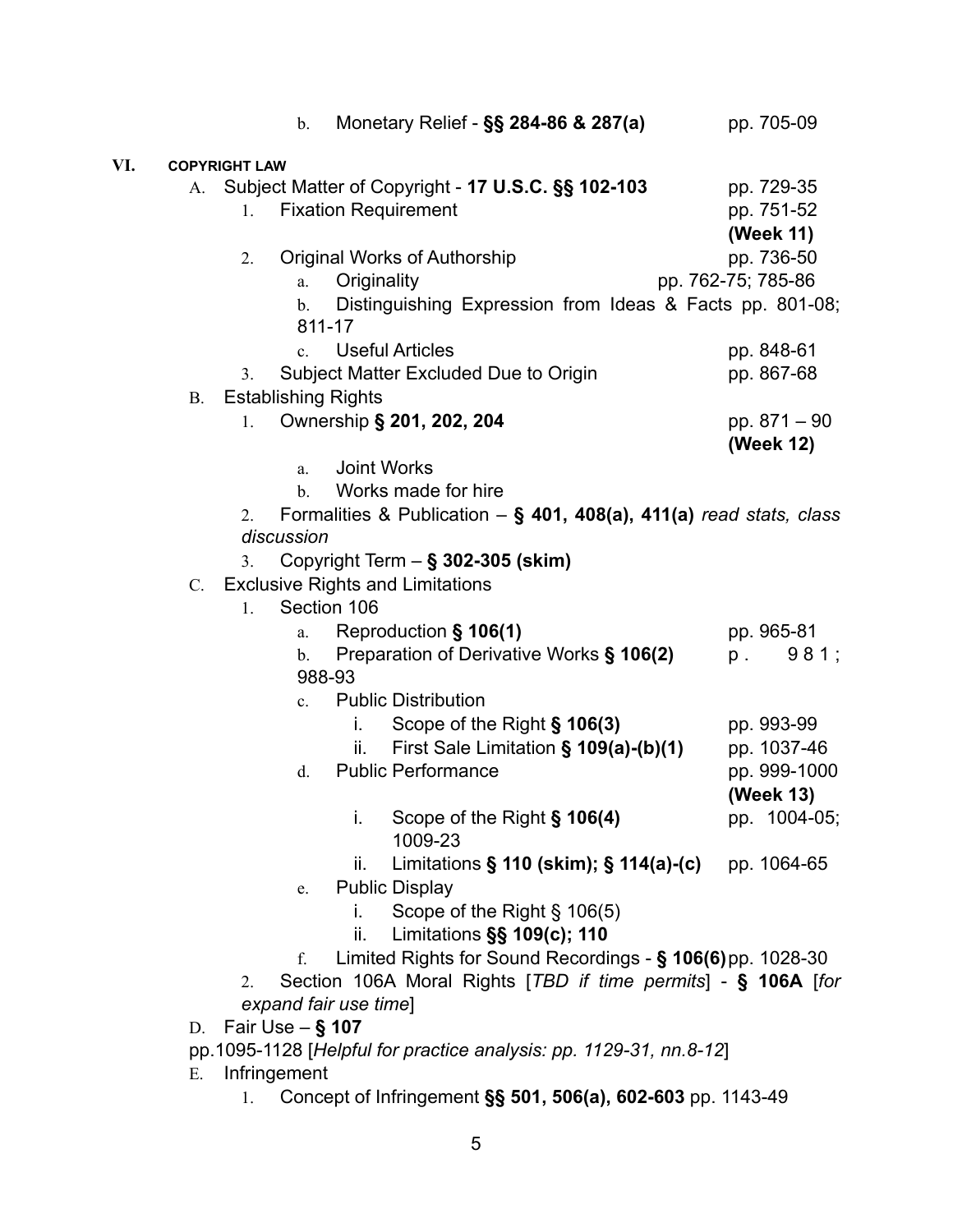**(Week 14)** pp. 1158-50 (last paragraph) pp. 1159-93

2. Prima Facie Case

#### **DISABILITY SERVICES STATEMENT:**

Western State College of Law provides accommodations to qualified students with disabilities. The **Disabilities** Services Office assists qualified students with disabilities in acquiring reasonable and appropriate accommodations and in supporting equal access to services, programs, and activities at Western State College of Law.

To seek reasonable accommodations, a student must contact Senior Assistant Dean Donna Espinoza, Student Services Director and Disabilities Services Coordinator, whose office is in the Students Services Suite 119. Dean Espinoza's phone number and email address are: (714) 459-1117; [despinoza@wsulaw.edu.](mailto:despinoza@wsulaw.edu) When seeking accommodations, a student should notify Dean Espinoza of her or his specific limitations and, if known, her or his specific requested accommodations. Students who seek accommodations will be asked to supply medical documentation of the need for accommodation. Classroom accommodations are not retroactive, but are effective only upon the student sharing approved accommodations with the instructor or professor. Therefore, students are encouraged to request accommodations as early as feasible with Dean Espinoza to allow for time to gather necessary documentation. If you have a concern or complaint in this regard, please notify Dean Espinoza; or please notify Dean Allen Easley at **aeasley@wsulaw.edu**, 714-459-1168. Complaints will be handled in accordance with the College of Law's "Policy against Discrimination and Harassment."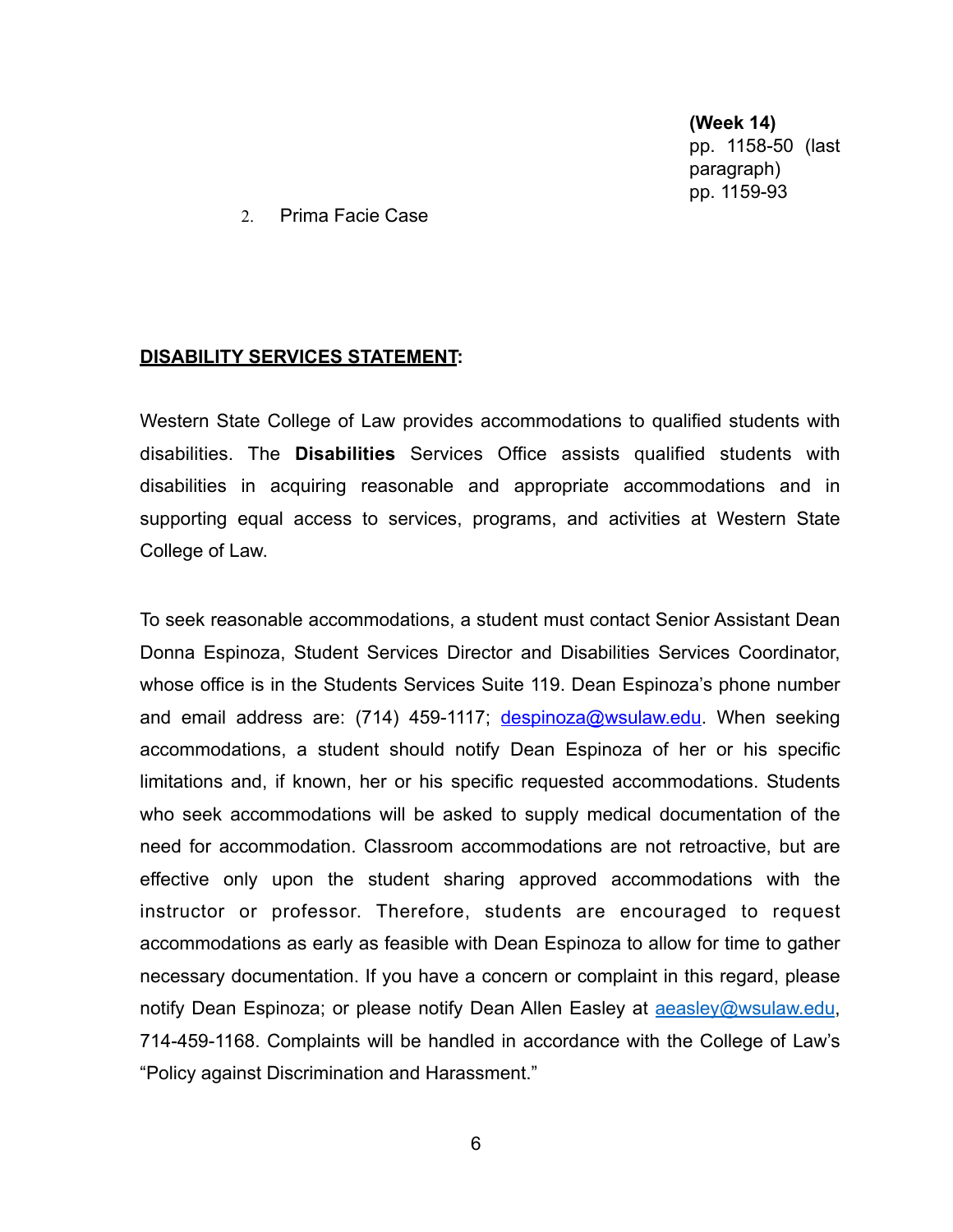# **Western State College of Law – Programmatic Learning Outcomes**

**Western State College of Law's curriculum is designed so that every student achieves a level of competency prior to graduation in each of the eight Programmatic Learning Outcomes listed below:**

## **(1) Doctrinal Knowledge**

Students will demonstrate knowledge of substantive and procedural law in the core curriculum subjects, including Contracts, Criminal Law, Criminal Procedure, Torts, Real Property, Business Association, Evidence, Civil Procedures, Constitutional Law, Estates, Community Property, Remedies, and Professional Responsibility.

## **(2) Practice Skills**

Students will demonstrate the development of other law practice skills. Each student's chosen outcomes within this category will be varied based on the student's particular interests, coursework and work experiences. They may include, but are not limited to, the following topics: oral presentation and advocacy; interviewing; counseling; client service and business development; negotiations, mediation, arbitration, or other alternate dispute resolution methods; advanced legal research and writing (excluding purely academic papers and the first four units earned in introductory first-year legal research and writing class); applied legal writing such as drafting contracts, pleadings, other legal instruments; law practice management or the use of technology in law practice; cultural competency; collaboration or project management; financial analysis, such as accounting, budgeting project management, and valuation; cost benefit analysis in administrative agencies; use of technology, data analyses, or predictive coding; business strategy and behavior; pretrial preparation, fact investigation, such as discovery, e-discovery, motion practice, assessing evidence, or utilizing experts; trial practice; professional civility and applied ethics; a law clinic that includes a classroom component; or a legal externship that includes a classroom component.

# **(3) Legal Analysis**

Students will demonstrate the ability to identify the factual and legal issues implicated by a fact pattern and to appropriately use cases (including identifying the salient features of an appropriate precedent case, identifying legally significant similarities or differences between the precedent case and a fact pattern and explaining why those are legally significant) and rules (including the ability to connect legally significant facts in a fact pattern to the rule) to predict how a court would decide the issue. Students will also demonstrate the ability to identify and evaluate the public policies